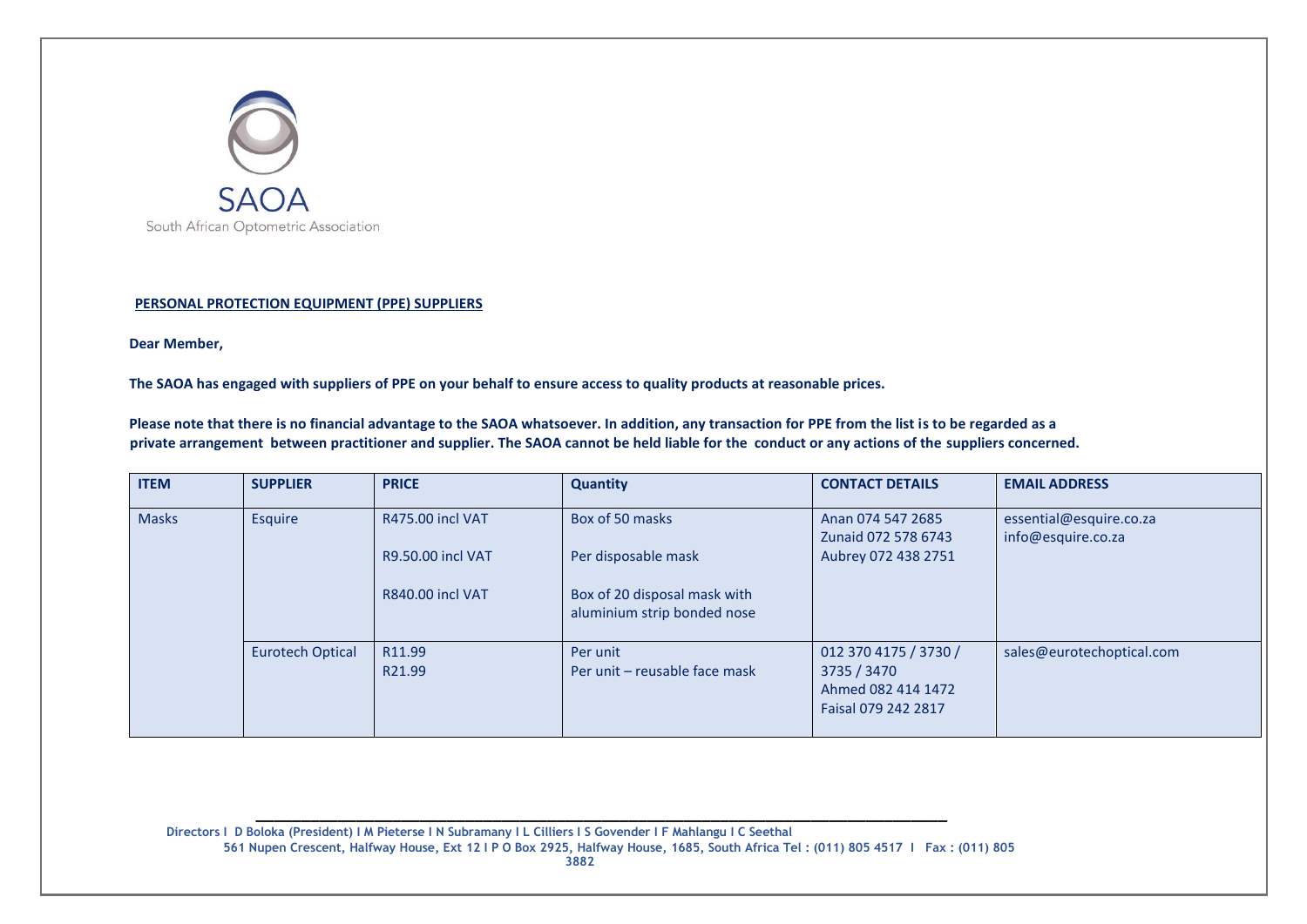

| Moscon                               | R11.25 excl VAT                                                                                                                | Per disposable mask                                                                | James 083 442 3379<br>Dirk 076 730 8136                             | james@moscon.co.za<br>dirk@moscon.co.za                      |
|--------------------------------------|--------------------------------------------------------------------------------------------------------------------------------|------------------------------------------------------------------------------------|---------------------------------------------------------------------|--------------------------------------------------------------|
| <b>Brand Stamp</b><br>Clothing       | Quantity per order: Price<br>per unit (excl VAT):<br>R 32.99<br>R 30.99<br>R 26.99<br>R 24.99<br>R 22.99<br>R 21.99<br>R 20.99 | 100 (minimum per order)<br>200<br>500<br>1000<br>5000<br>10000<br>100000           | 012 524 3346                                                        | info@brandstampclothing.co.za                                |
| <b>Diagnostic Optical</b>            | R9.95 incl VAT<br>R497.50<br>R22.50                                                                                            | Per mask<br>Box of 50<br>Washable mask                                             | Afrin 082 395 7865                                                  | afrin@diagnosticoptical.co.za                                |
| The Stationery<br>Depot<br>Sightique | <b>COVID 19 Promotion</b><br><b>R948.75 incl VAT</b><br><b>R833.75 incl VAT</b><br><b>R776.25 incl VAT</b><br>R11.50 excl VAT  | (50 pieces in a box)<br>1-5 boxes<br>5-10 boxes<br>$11 + \text{boxes}$<br>Per unit | Michelle 084 499 1338<br>Martin 083 310 7510<br>Steven 071 207 1392 | michelle@thestationerydepot.co.za<br>stevent@sightique.co.za |
|                                      | R625.00 excl Vat                                                                                                               | Box of 50                                                                          | 011 444 7777                                                        |                                                              |
| Molapo<br><b>Distribution</b>        | R30.00<br>R11.50<br>R53.50                                                                                                     | <b>Washable Mask</b><br><b>Surgical Mask</b><br><b>KN95 Mask</b>                   | 072 672 1916<br>065 876 4571                                        | spmolapo@gmail.com                                           |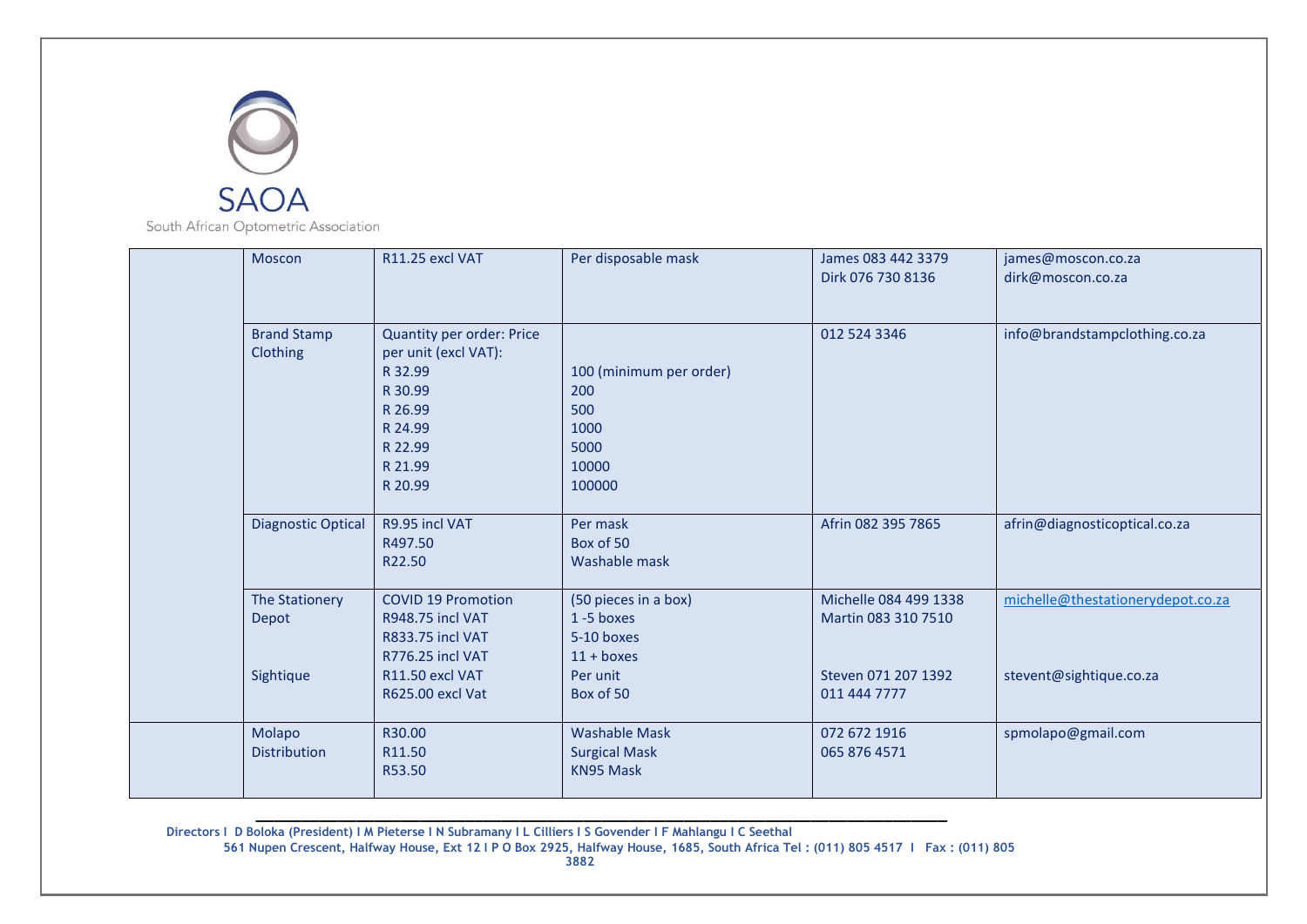

South African Optometric Association

|                    | <b>Team Diagnostic</b>     | R12.50<br>R625.00                                  | Per unit<br>Box of 50                                              | Mary 012 653 6607                                               |                                                    |
|--------------------|----------------------------|----------------------------------------------------|--------------------------------------------------------------------|-----------------------------------------------------------------|----------------------------------------------------|
|                    | W.G. McDONALD<br>(PTY) LTD | R15.00 excl VAT<br><b>R150.00 excl VAT</b>         | Per unit<br>Per pack of 10                                         | 011 704 6062                                                    | sharon@wgmcdonald.co.za<br>andrew@wgmcdonald.co.za |
|                    | <b>Blu Blood</b>           | R9.95                                              | Per Unit                                                           | 074 870 8838<br>082 256 0777                                    | production@blublood.com                            |
|                    | Twelve04                   | R11.50<br>R575.00<br>R <sub>19.00</sub><br>R950.00 | Per unit<br>Box of 50<br>3-Layer Cloth Masks reusable<br>Box of 50 | Lerato 015 880 0295<br>Lerato 082 754 0398                      | leratok@twelve04.co.za                             |
|                    | Multiplier                 | R13.00                                             | Per unit                                                           | 061 470 1024                                                    | jan.thema@multiplier.co.za                         |
| <b>Face Shield</b> | Ansil                      | R11.00 excl VAT                                    | Per unit                                                           | 011 624 1120                                                    | debi.honke@gmail.com                               |
|                    | Esquire                    | R49.00 incl VAT                                    | Per face shield                                                    | Anan 074 547 2685<br>Zunaid 072 578 6743<br>Aubrey 072 438 2751 | essential@esquire.co.za<br>info@esquire.co.za      |
|                    | <b>Eurotech Optical</b>    | R55.00<br>R69.00<br>R150.00                        | <b>Basic</b><br><b>Mid Range</b><br>Executive                      | 012 370 4175 / 3730 /<br>3735 / 3470<br>Ahmed 082 414 1472      | sales@eurotechoptical.com                          |

 **Directors I D Boloka (President) I M Pieterse I N Subramany I L Cilliers I S Govender I F Mahlangu I C Seethal 561 Nupen Crescent, Halfway House, Ext 12 I P O Box 2925, Halfway House, 1685, South Africa Tel : (011) 805 4517 I Fax : (011) 805 3882**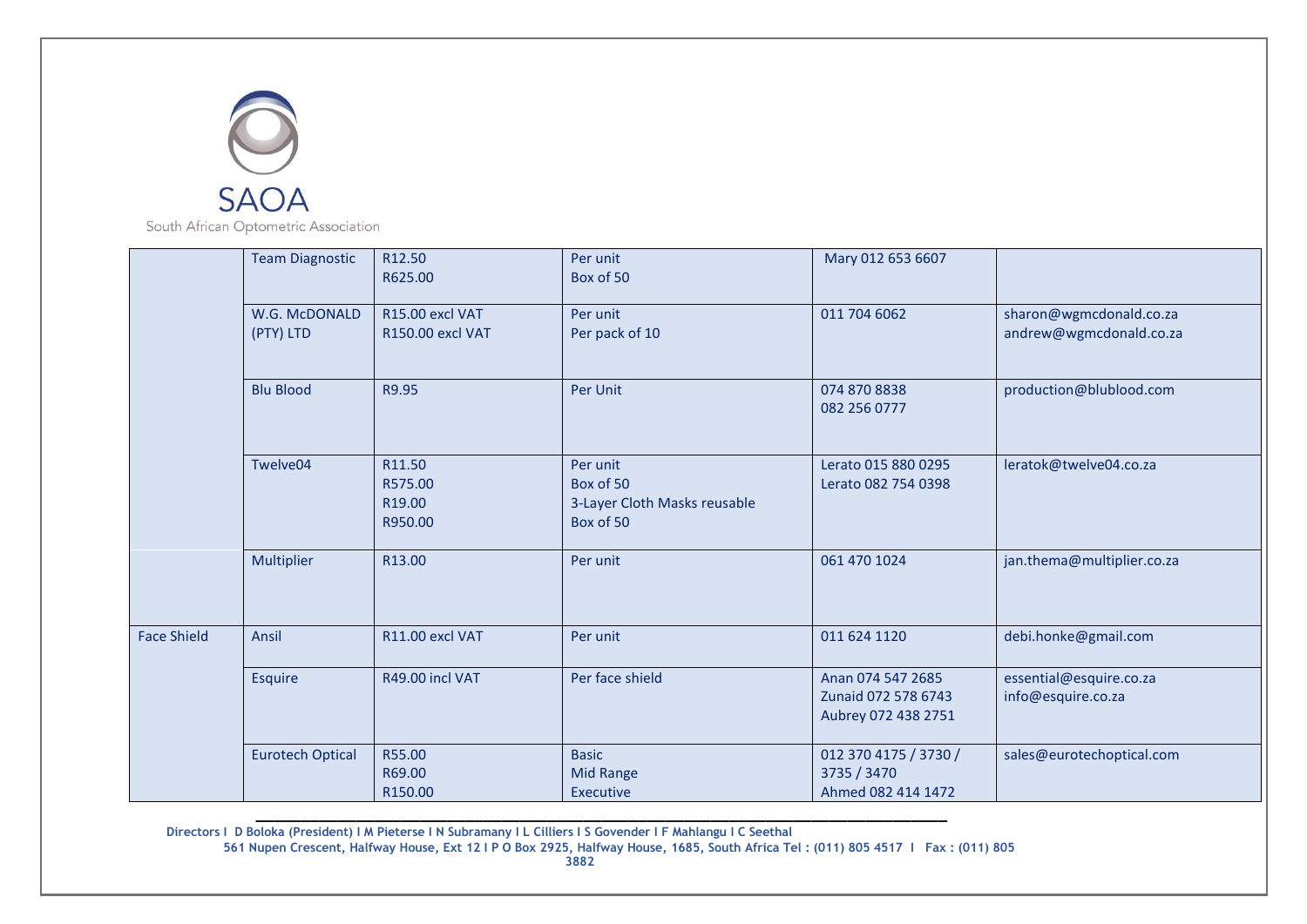

|                   |                                |                                                                                           |                                                                                        | Faisal 079 242 2817                                             |                                               |
|-------------------|--------------------------------|-------------------------------------------------------------------------------------------|----------------------------------------------------------------------------------------|-----------------------------------------------------------------|-----------------------------------------------|
|                   | <b>Moscon</b>                  | R95.84 excl VAT                                                                           | Per face shield                                                                        | James 083 442 3379<br>Dirk 076 730 8136                         | james@moscon.co.za<br>dirk@moscon.co.za       |
|                   | Sightique                      | R30.00 excl VAT<br>R25.00 excl VAT<br>R65.00 excl VAT                                     | Per shield (Face Shield A)<br>Per shield (Face Shield B)<br>Per shield (Face Shield C) | Steven 071 207 1392<br>011 444 7777                             | stevent@sightique.co.za                       |
|                   | <b>The Stationery</b><br>Depot | R58.13 incl VAT<br><b>R580.75 incl VAT</b><br><b>R1161.50 incl VAT</b>                    | Per face shield<br>Pack of 10<br>Pack of 20                                            | Michelle 084 499 1338<br>Martin 083 310 7510                    | michelle@thestationerydepot.co.za             |
|                   | Molapo<br><b>Distribution</b>  | R29.50                                                                                    | Per shield 500 micron                                                                  | 072 672 1916<br>065 876 4571                                    | spmolapo@gmail.com                            |
|                   | <b>Fast Colour</b>             | All prices excl VAT<br>R35.00<br>R30.00<br>R27.50<br>R25.00<br>R24.00<br>R23.00<br>R22.00 | 100<br>500<br>1000<br>1500<br>2000<br>4000<br>6000                                     | Gizelda 071 688 5724                                            | gizelda@fastcolour.co.za                      |
|                   | <b>Blu Blood</b>               | R25.00 incl VAT                                                                           | Per unit                                                                               | 074 870 8838<br>082 256 0777                                    | production@blublood.com                       |
| <b>Sanitisers</b> | Esquire                        | R79.00 incl VAT<br>R29.00 incl VAT<br>R48.00 incl VAT<br>R69.00 incl VAT                  | 500ml spray bottle<br>100ml bottle<br>250ml bottle<br>500ml bottle                     | Anan 074 547 2685<br>Zunaid 072 578 6743<br>Aubrey 072 438 2751 | essential@esquire.co.za<br>info@esquire.co.za |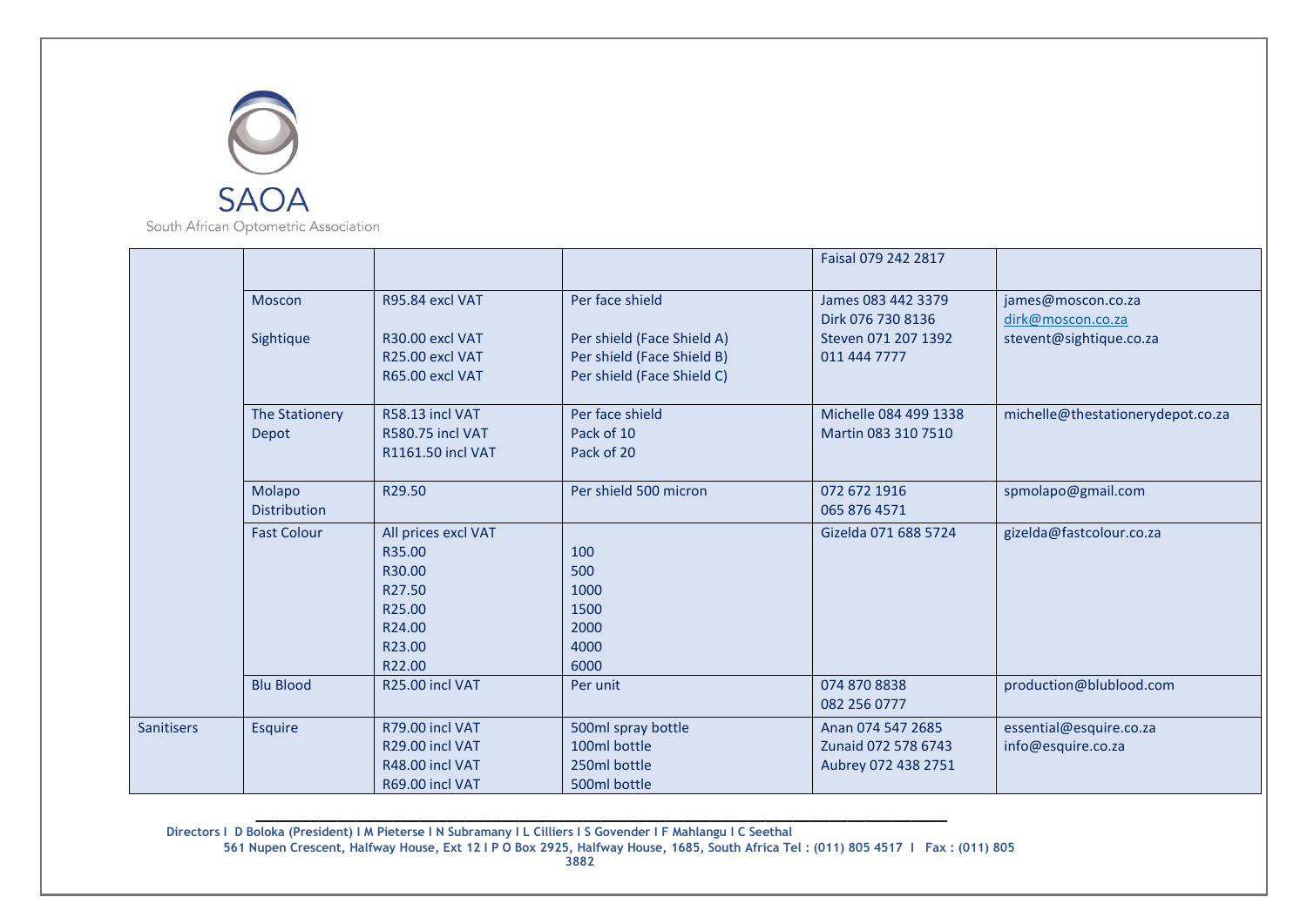

| <b>Brand Stamp</b><br>Clothing | Prices are excl VAT<br>R 25.99<br>R 28.99<br>R 58.99<br>R 88.99<br>R 392.99<br>R 1960.99 | <b>Clere Sanitizer 50ml</b><br>Clere Sanitizer 100ml<br>Clere Sanitizer 500ml<br><b>Clere Sanitizer 1L</b><br><b>Health Guard Rubbing Alcohol 5L</b><br><b>Health Guard Rubbing Alcohol 25L</b>                       | 012 524 3346                                                                      | info@brandstampclothing.co.za     |
|--------------------------------|------------------------------------------------------------------------------------------|-----------------------------------------------------------------------------------------------------------------------------------------------------------------------------------------------------------------------|-----------------------------------------------------------------------------------|-----------------------------------|
| <b>Eurotech Optical</b>        | Price on request                                                                         | Kills 99.9% of germs<br>Cleans, Protects + Moisturises<br>Available in 150ml and 1 litre                                                                                                                              | 012 370 4175 / 3730 /<br>3735 / 3470<br>Ahmed 082 414 1472<br>Faisal 079 242 2817 | sales@eurotechoptical.com         |
| The Stationery<br>Depot        | R385.00 excl VAT<br><b>R129.00 excl VAT</b>                                              | 5litre<br>500 <sub>ml</sub>                                                                                                                                                                                           | Michelle 084 499 1338<br>Martin 083 310 7510                                      | michelle@thestationerydepot.co.za |
| Sani-Touch                     | R283.49<br>R1 276.36<br>R27.27<br>R40.00<br>R <sub>120.00</sub><br>R175.00<br>R290.91    | (80% Ethanol)<br>Sanitiser Gel 5 Lt<br>Sanitiser Gel 25I<br>Sanitiser Gel 50ml<br>Sanitiser Gel 200ml & Pump<br>Mediwpe Cansiter 150 26cm X 16cm<br>Mediwipe 350 20cm X 12cm<br>Mediwipe Bucket 5l 600 20cm X<br>14cm | Gail Everett 083 656 9033<br>011 791 4860                                         | gail@mici.co.za                   |
|                                | R289.85                                                                                  |                                                                                                                                                                                                                       |                                                                                   |                                   |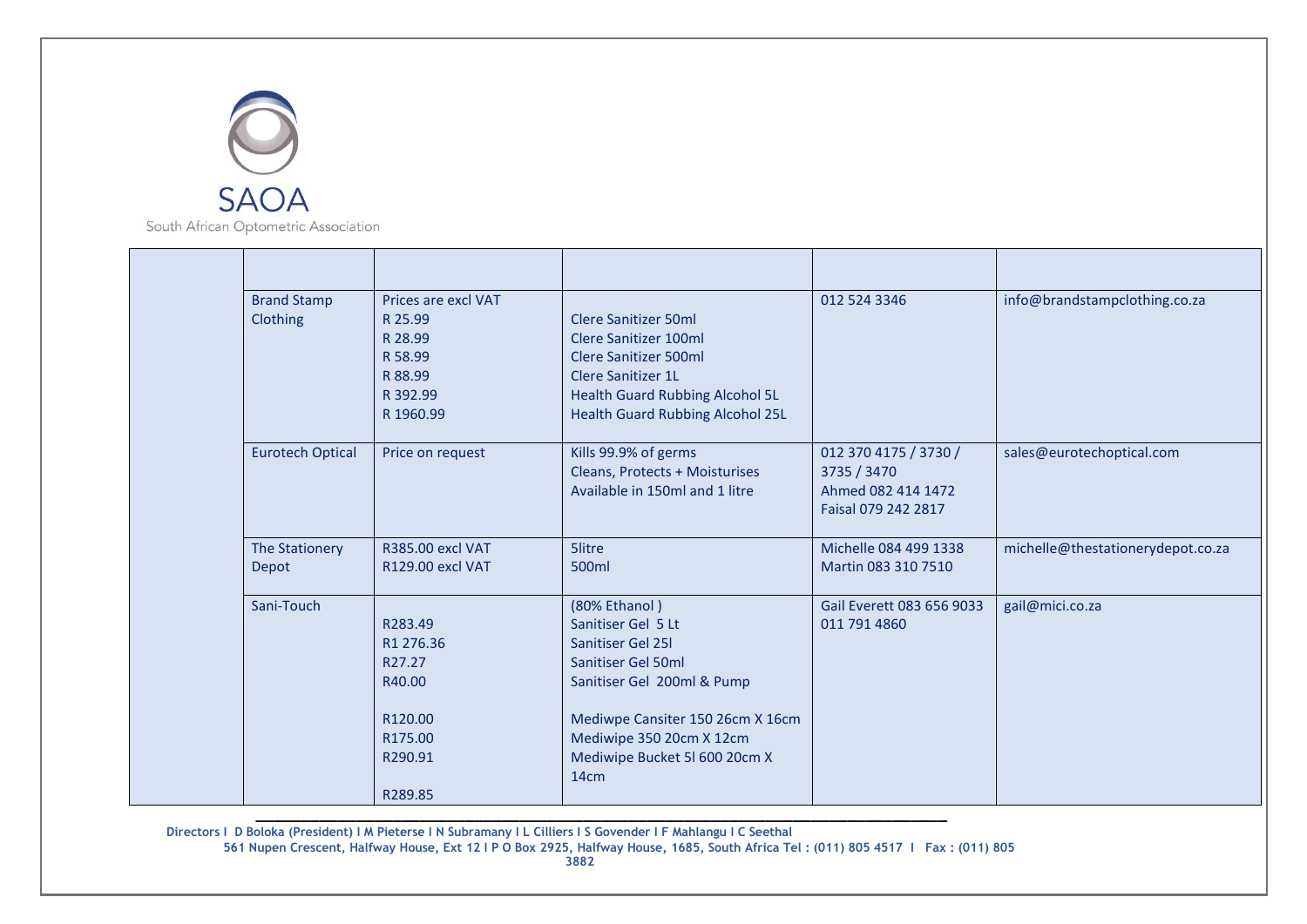

|                    |                                          |                                                                 | Mediwipe Bucket 5l 305 20cm X<br>28 <sub>cm</sub>                                                                                                   |                                                                 |                                               |
|--------------------|------------------------------------------|-----------------------------------------------------------------|-----------------------------------------------------------------------------------------------------------------------------------------------------|-----------------------------------------------------------------|-----------------------------------------------|
|                    | Twelve04                                 | R67.00                                                          | 500ml 70% Alcohol Hand Sanitizers                                                                                                                   | Lerato 015 880 0295<br>Lerato 082 754 0398                      | leratok@twelve04.co.za                        |
|                    | Moscon<br><b>Moscon</b>                  | R36.50<br>R 58.00<br>R 276.50<br>R 1,369.00                     | 70% Alcohol Sanitiser - 500ml<br>70% Alcohol Sanitiser - 1L screw top<br>70% Alcohol Sanitiser - 5 L screw top<br>70% Alcohol Sanitiser - 25L screw | James 083 442 3379<br>Dirk 076 730 8136                         | james@moscon.co.za<br>dirk@moscon.co.za       |
|                    | Azulwear<br>Corporate<br><b>Uniforms</b> | R56.35 incl VAT<br><b>R159.85 incl VAT</b>                      | top<br>75% Alcohol 250ml<br>70 % Alcohol 1litre                                                                                                     | 086 999 0167                                                    | sales@azulwear.co.za                          |
|                    | Molapo<br><b>Distribution</b>            | R1950.00<br>R19.00                                              | 25litre<br>125ml                                                                                                                                    | 072 672 1916<br>065 876 4571                                    | spmolapo@gmail.com                            |
|                    | <b>NRV Systems</b>                       | R795.00                                                         | Foot operated hand sanitizer station                                                                                                                | 083 408 3722                                                    | nrvsystems@gmail.com                          |
|                    | Sightique                                | R90.00 excl VAT<br><b>R360.00 excl VAT</b><br>R1625.00 excl VAT | <b>1L Unit Price</b><br><b>5L Unit Price</b><br>25L Unit Price                                                                                      | Steven 071 207 1392<br>011 444 7777                             | stevent@sightique.co.za                       |
| <b>Suit Covers</b> | <b>Esquire</b>                           | <b>R199.00 incl VAT</b>                                         | Per unit                                                                                                                                            | Anan 074 547 2685<br>Zunaid 072 578 6743<br>Aubrey 072 438 2751 | essential@esquire.co.za<br>info@esquire.co.za |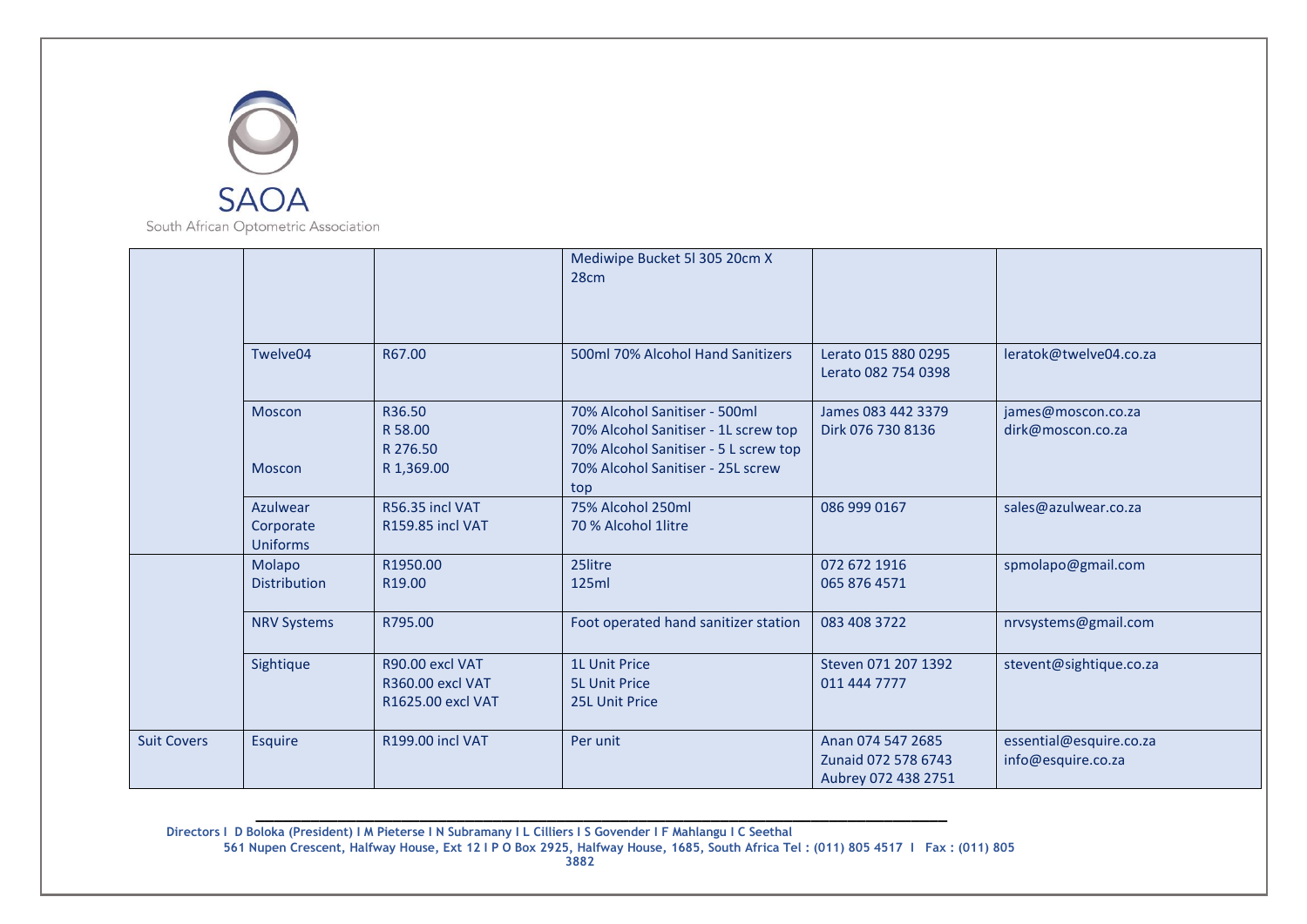

|                              | Moscon                                  | R671.40 excl VAT        | Per unit                                                                              | James 083 442 3379<br>Dirk 076 730 8136      | james@moscon.co.za<br>dirk@moscon.co.za |
|------------------------------|-----------------------------------------|-------------------------|---------------------------------------------------------------------------------------|----------------------------------------------|-----------------------------------------|
|                              | <b>Aslam Mahomed</b>                    | R180.00<br>R280.00      | 50GSM<br>70GSM                                                                        | Aslam 081 325 1789                           | <b>Aslam Mahomed</b>                    |
|                              | Multiplier                              | R6.00                   | Shoe cover                                                                            | 061 470 1024                                 | jan.thema@multiplier.co.za              |
|                              | <b>Diagnostic Optical</b>               | R135.00                 | Per pack of 100                                                                       | Afrin 082 395 7865                           | afrin@diagnostinoptical.co.za           |
| Aprons                       | <b>Melanie Amm</b><br><b>Promotions</b> | R69.95 excl VAT         | Box of 100 white Aprons                                                               | Melanie 011 802 6293 or<br>082 564 7277      | melanieamm6@gmai.com                    |
|                              | <b>Diagnostic Optical</b>               | R120.00                 | Per pack of 100 (Disposable Aprons)                                                   | Afrin 082 395 7865                           | afrin@diagnostinoptical.co.za           |
| Protective<br><b>Screens</b> | <b>The Stationery</b><br><b>Depot</b>   | <b>R635.95 incl VAT</b> | 580 X 880mm                                                                           | Michelle 084 499 1338<br>Martin 083 310 7510 | michelle@thestationerydepot.co.za       |
|                              | Sightique                               | R490.00 excl VAT        | Screen Option 1: Size: 590mm x<br>600mm 3mm Thick with 10mm<br><b>Foam Board Legs</b> | Steven 071 207 1392<br>011 444 7777          | stevent@sightique.co.za                 |
|                              |                                         | <b>R632.00 excl VAT</b> |                                                                                       |                                              |                                         |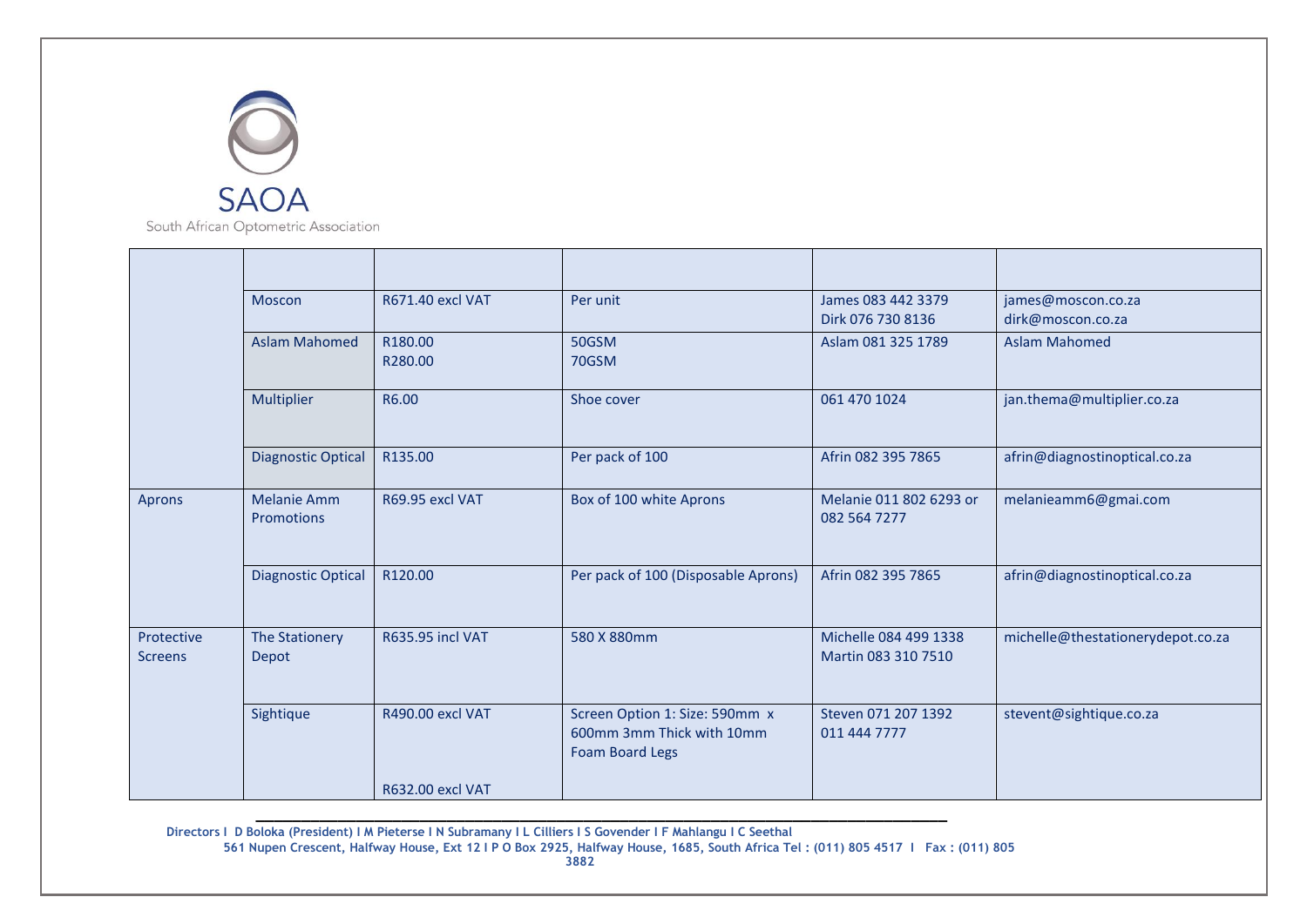

|             |                               | R1070.00 excl VAT                      | Screen Option 2: Size: 800mm x<br>600mm 3mm Thick with 10mm<br><b>Foam Board Legs</b><br>Screen Option 3: Size: 1200mm x<br>750mm 3mm Thick with 10mm<br><b>Foam Board Legs</b> |                                                                 |                                                          |
|-------------|-------------------------------|----------------------------------------|---------------------------------------------------------------------------------------------------------------------------------------------------------------------------------|-----------------------------------------------------------------|----------------------------------------------------------|
| Thermometer | <b>Esquire</b>                | R1799.00 incl VAT                      | Per unit                                                                                                                                                                        | Anan 074 547 2685<br>Zunaid 072 578 6743<br>Aubrey 072 438 2751 | essential@esquire.co.za<br>info@esquire.co.za            |
|             | Moscon                        | R1193.00 excl VAT                      | Per unit                                                                                                                                                                        | James 083 442 3379<br>Dirk 076 730 8136                         | james@moscon.co.za<br>dirk@moscon.co.za                  |
|             | Multiplier<br>Multiplier      | R1490.00<br>R980.00                    | Infrared<br><b>Standard</b>                                                                                                                                                     | 061 470 1024<br>061 470 1024                                    | jan.thema@multiplier.co.za<br>jan.thema@multiplier.co.za |
|             | Molapo<br><b>Distribution</b> | R1950.00<br>R1750.00                   | <b>Big</b><br><b>Small</b>                                                                                                                                                      | 072 672 1916<br>065 876 4571                                    |                                                          |
|             | <b>Blu Blood</b>              | R1200.00 incl VAT                      | Per unit                                                                                                                                                                        | 074 870 8838<br>082 256 0777                                    | production@blublood.com                                  |
|             | <b>Bay Technologies</b>       | R999.00 incl VAT                       | Per unit                                                                                                                                                                        | 083 285 3670<br>041 364 1199                                    | sales@baytech.co.za                                      |
|             | Sightique                     | R1100.00 excl VAT<br>R1650.00 excl VAT | <b>Option A</b><br><b>Option B</b>                                                                                                                                              | Steven 071 207 1392<br>011 444 7777                             | stevent@sightique.co.za                                  |